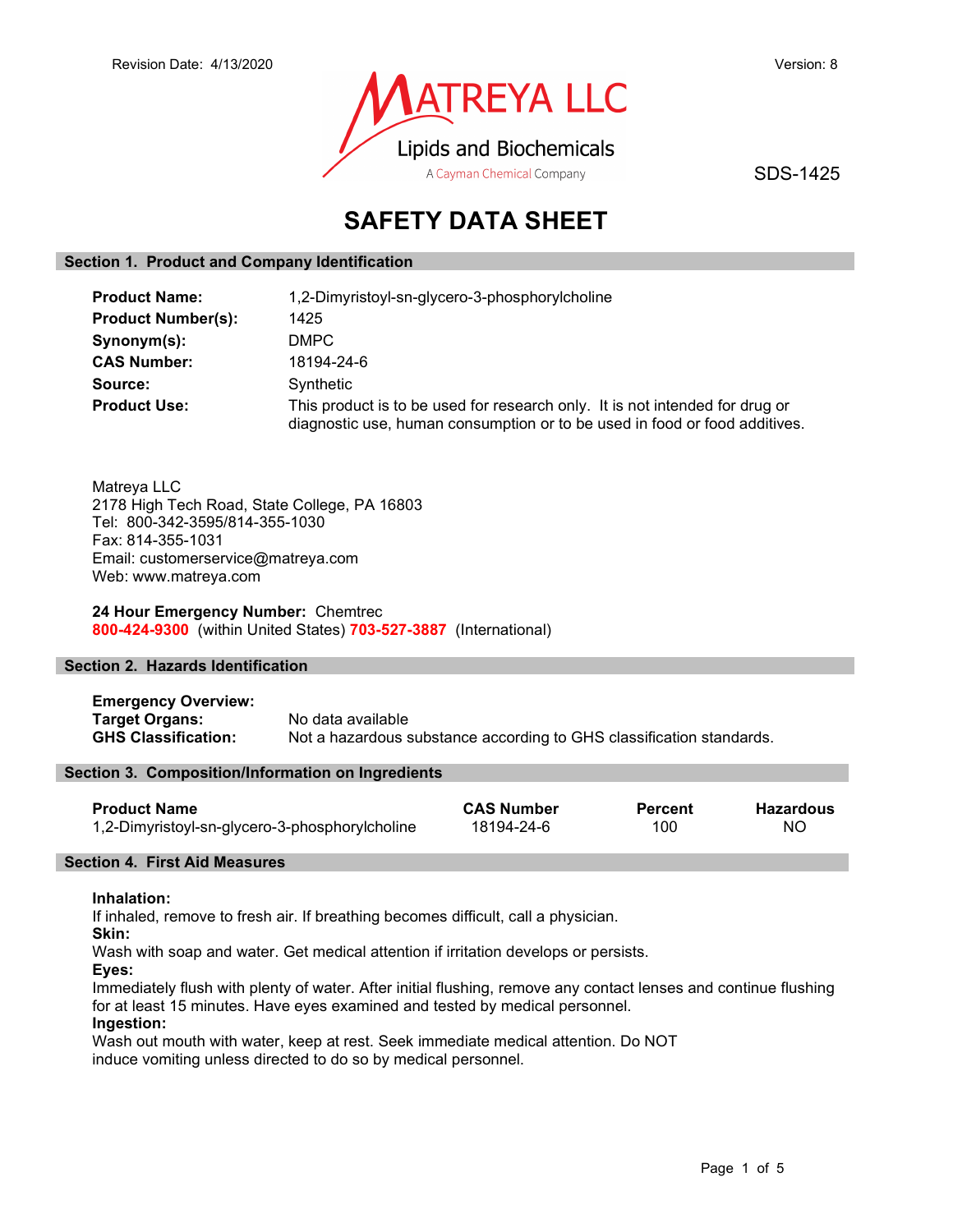### Section 5. Fire Fighting Measures

### Suitable extinguishing media: Use dry chemical, alcohol-resistant appropriate foam, carbon dioxide, or water spray. Specific hazards arising from the chemical: No data available Special protective actions for fire fighters: No data available Special protective equipment for fire fighters:

Wear breathing apparatus and use water spray to keep fire-exposed containers cool.

### Section 6. Accidental Release Measures

### Personal precautions:

Wear appropriate personal protective equipment. After contact with skin, wash immediately with plenty of water.

### Environmental precautions:

Do not let product enter drains.

### Methods and Materials for containment and cleaning up:

Sweep up and keep in suitable, closed container for disposal.

### Section 7. Handling and Storage

### Precautions for safe handling:

Avoid contact with eyes, skin or clothing. Do not ingest. Use only with adequate ventilation. Keep sealed when not in use. Wear appropriate personal protective equipment.

### Conditions for safe storage, including incompatibilities:

Recommended storage temperature: -20°C. Keep container tightly closed in a dry and well-ventilated place.

### Section 8. Exposure Controls/Personal Protection

This product contains no substances with occupational exposure limit values.

### Engineering Controls:

No specific ventilation required. Personal Protective Equipment:

### Respiratory protection:

Respiratory protection is not required. Where protection from nuisance levels of dusts are desired, use type N95 (US) or type P1 (EN 143) dust masks. Use respirators and components tested and approved under appropriate government standards such as NIOSH (US) or CEN (EU).

### Hand protection:

For prolonged or repeated contact use protective gloves. Recommended: Nitrile rubber Eye protection:

Safety eyewear should be worn at all times to avoid exposure to liquid splashes, mists, or dusts. Recommended: Safety glasses with side shields or goggles.

### Skin protection:

Protective clothing should be selected specifically for the working place, depending on concentration and quantity of the hazardous substances handled. Recommended: Lab coat

### Section 9. Physical and Chemical Properties

Appearance: Solid Odor: No data available **Odor threshold:** No data available **pH:**  $\blacksquare$ Melting/Freezing point: 130-139°C Initial boiling point and boiling range: No data available Flash point: No data available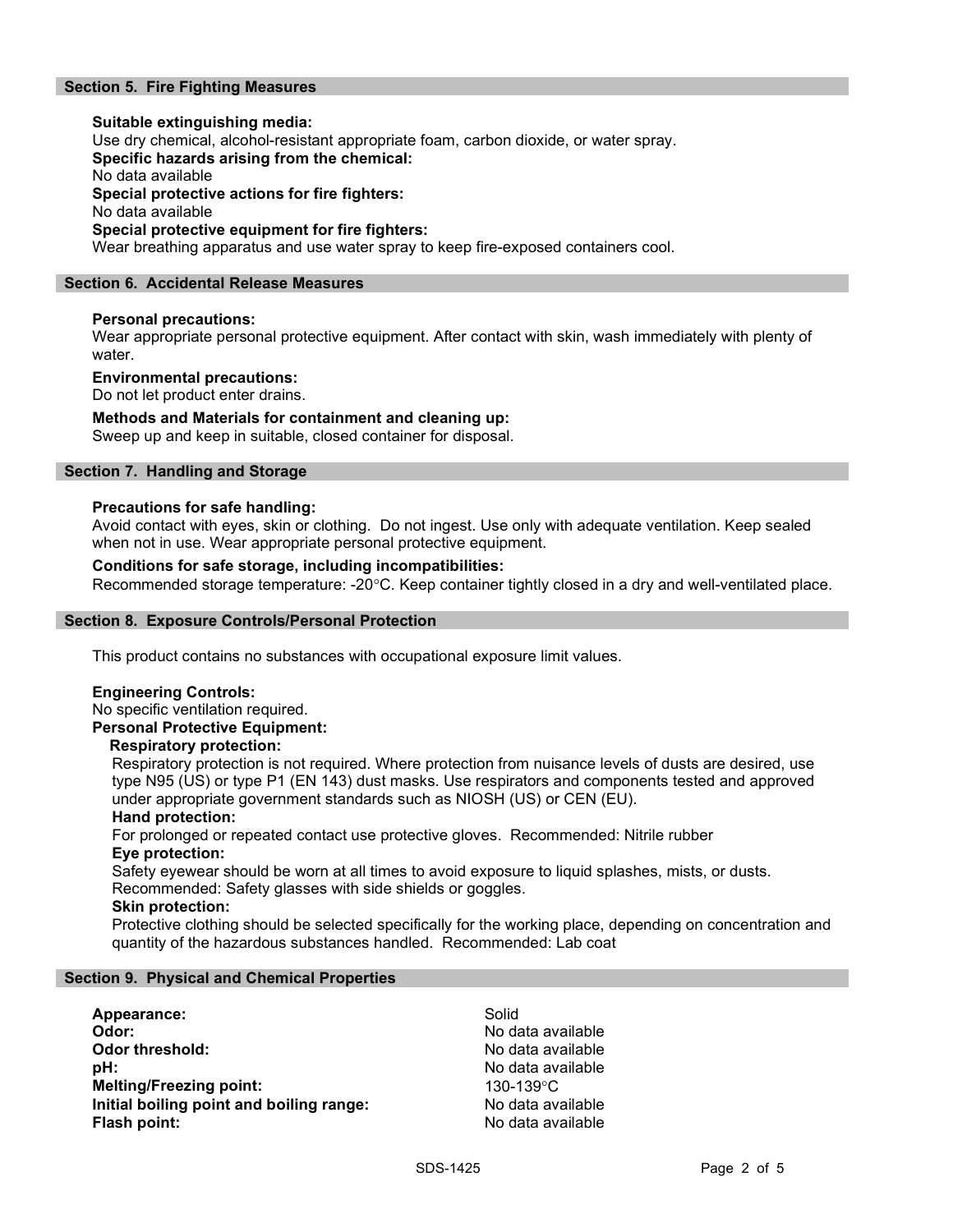Evaporation rate:<br>
Flammability (solid. gas): No data available Flammability (solid, gas):<br>
Upper/Lower flammability or explosive limit: No data available Upper/Lower flammability or explosive limit: Vapor pressure:  $\blacksquare$ Vapor density: No data available Relative density:<br>
Solubility (ies):<br>
Solubility (ies):<br>
Nethylene chlorid Partition coefficient (n-octanol/water): No data available Auto-ignition temperature: No data available Decomposition temperature: No data available Viscosity: No data available Molecular formula: C<sub>36</sub>H<sub>72</sub>NO<sub>8</sub>P Molecular weight: 678

Methylene chloride, methanol

### Section 10. Stability and Reactivity

#### Reactivity:

Stable under recommended storage conditions.

### Chemical stability:

Stable under recommended storage conditions.

# Possibility of hazardous reaction:

No data available

Conditions to avoid: No data available

#### Incompatible materials: No data available

Hazardous decomposition products: No data available

### Section 11. Toxicological Information

#### Acute toxicity: No data available

Skin corrosion / irritation: No data available

Serious eye damage / irritation: No data available Respiratory or skin sensitization: No data available

### Germ cell mutagenicity: No data available

### Carcinogenicity:

No component of this product present at levels greater than or equal to 0.1% is identified as a carcinogen or potential carcinogen by IARC, ACGIH, NTP or OSHA.

# Reproductive toxicity:

No data available

# Specific target organ toxicity - single exposure:

No data available

#### Specific target organ toxicity - repeated exposure: No data available

### Aspiration hazard:

No data available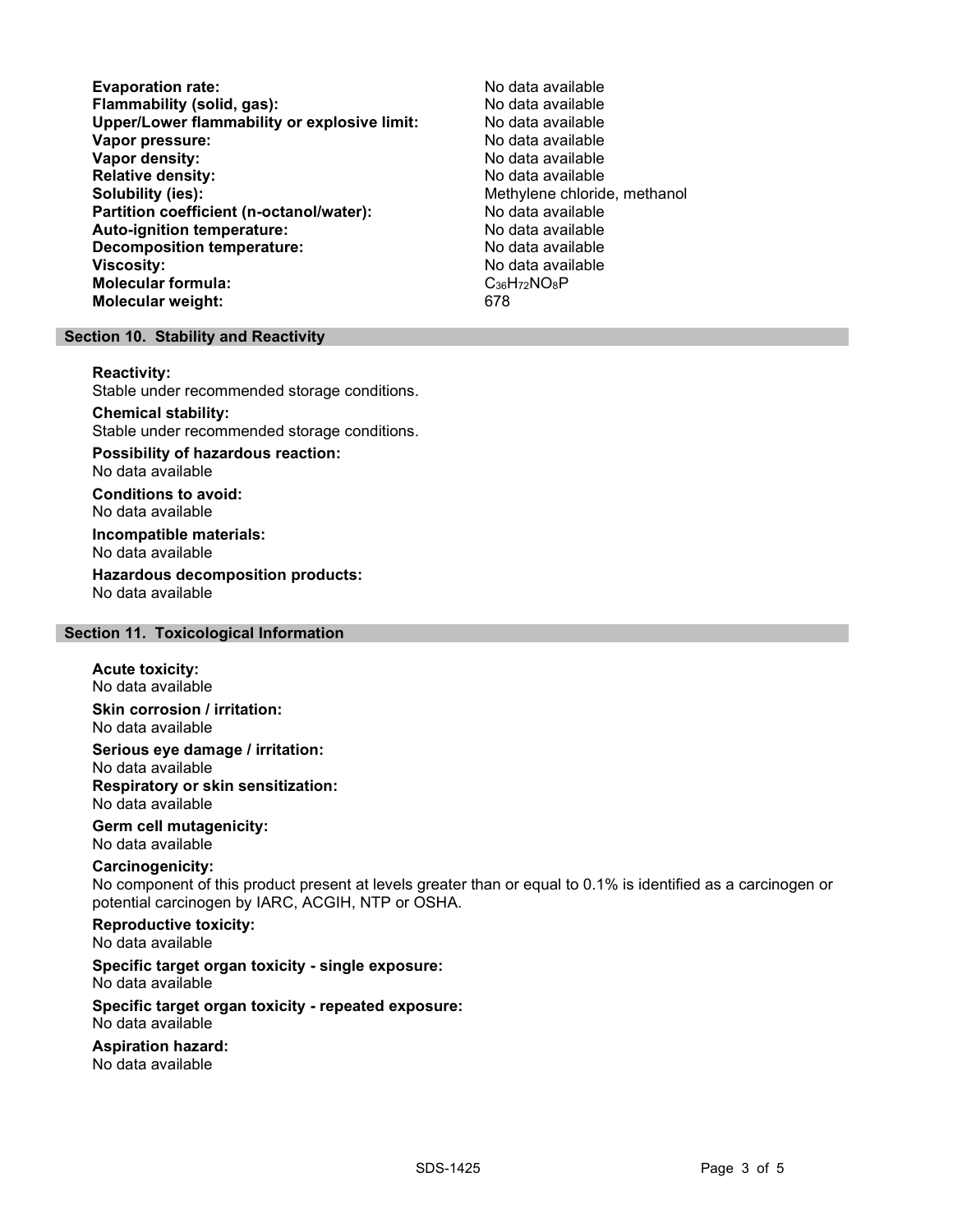### Section 12. Ecological Information

### Toxicity:

No ecological data available for this product. Persistence and degradability: No data available

Bioaccumulative potential: No data available

Bioaccumulation: No data available

Mobility in soil: No data available

Other adverse effects: No data available

### Section 13. Disposal Consideration

### Disposal methods:

Observe all federal, state and local environmental regulations.

#### Section 14. Transportation Information

| DOT (US)<br><b>UN Number:</b>                       | Not dangerous goods |
|-----------------------------------------------------|---------------------|
| <b>Land Transport ADR/RID</b><br><b>UN Number:</b>  | Not dangerous goods |
| <b>Maritime Transport IMDG</b><br><b>UN Number:</b> | Not dangerous goods |
| <b>Air Transport ICAO/IATA</b><br><b>UN Number:</b> | Not dangerous goods |

### Section 15. Regulatory Information

#### Product Name CAS Number

1,2-Dimyristoyl-sn-glycero-3-phosphorylcholine 18194-24-6

# SARA 302 Components:

No chemicals in this material are subject to the reporting requirements of SARA Title III, Section 302.

### SARA 313 Components:

This material does not contain any chemical components with known CAS numbers that exceed the threshold (De Minimis) reporting levels established by SARA Title III, Section 313.

### SARA 311/312 Hazards:

No 311/312 SARA Hazards

### California Prop. 65 Components:

This product does not contain any chemicals known to State of California to cause cancer, birth, or any other reproductive defects.

### DSL/NDSL status:

This product contains the following components that are not on the Canadian DSL nor NDSL lists.

### Component CAS Number

1,2-Dimyristoyl-sn-glycero-3-phosphorylcholine 18194-24-6